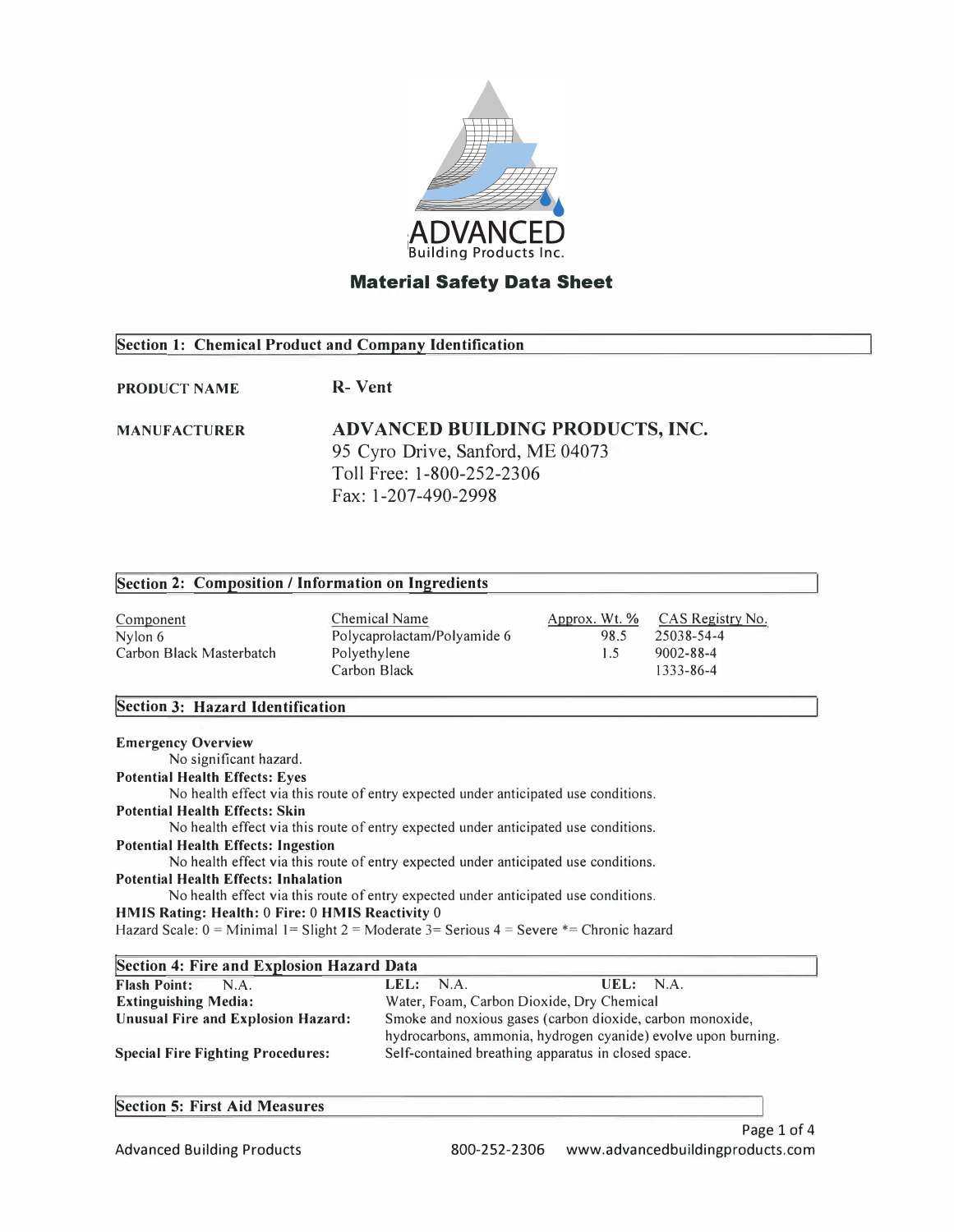

| <b>First Aid: Eyes</b>       |                                                               |
|------------------------------|---------------------------------------------------------------|
| None required                |                                                               |
| <b>First Aid: Skin</b>       |                                                               |
| None required                |                                                               |
| <b>First Aid: Ingestion</b>  |                                                               |
|                              | None required, low toxicity, not a probable route of exposure |
| <b>First Aid: Inhalation</b> |                                                               |
| None required                |                                                               |
|                              |                                                               |

| Section 6: Accidental Release Measures                                      |                                 |
|-----------------------------------------------------------------------------|---------------------------------|
| <b>Personal Precautions</b>                                                 |                                 |
| No special precautions necessary                                            |                                 |
| <b>Containment Procedures</b>                                               |                                 |
| No Containment procedures required                                          |                                 |
| <b>Clean-up Procedures</b>                                                  |                                 |
| No special clean-up procedures required                                     |                                 |
| <b>Evacuation Procedures</b>                                                |                                 |
| None                                                                        |                                 |
| <b>Special Precautions</b>                                                  |                                 |
| N.A.                                                                        |                                 |
|                                                                             |                                 |
| <b>Section 7: Handling and Storage</b>                                      |                                 |
| <b>Handling Procedure</b>                                                   |                                 |
| No special handling procedure necessary                                     |                                 |
| <b>Storage Procedure</b>                                                    |                                 |
| No special storage procedure necessary                                      |                                 |
| <b>Section 8: Exposure Control / Personal Protection</b>                    |                                 |
| <b>Component Exposure Limits</b>                                            |                                 |
| ACGTH, OSHA, and NOISH have not developed exposure limits for this product. |                                 |
| <b>Personal Protective Equipment: Eyes/Face</b>                             |                                 |
| None required                                                               |                                 |
| Personal Protective Equipment: Skin                                         |                                 |
| None required                                                               |                                 |
| <b>Personal Protective Equipment: Respiratory</b>                           |                                 |
| None required                                                               |                                 |
| Personal Protective Equipment: General                                      |                                 |
| None required                                                               |                                 |
| <b>Section 9: Physical and Chemical Properties</b>                          |                                 |
| Color: Black                                                                | Partition Coefficient: Not Appl |
|                                                                             |                                 |

**Physical State:** Solid **Solubility in water:** Not Applicable **Melting Point:** 420 F (216 C)

**Parable pH:** Not Applicable **Oxidizing Properties: Not Applicable<br>
<b>Evaporation Rate:** Not Applicable **Evaporation Rate:** 

Advanced Building Products 800-252-2306 www.advancedbuildingproducts.com

Page 2 of 4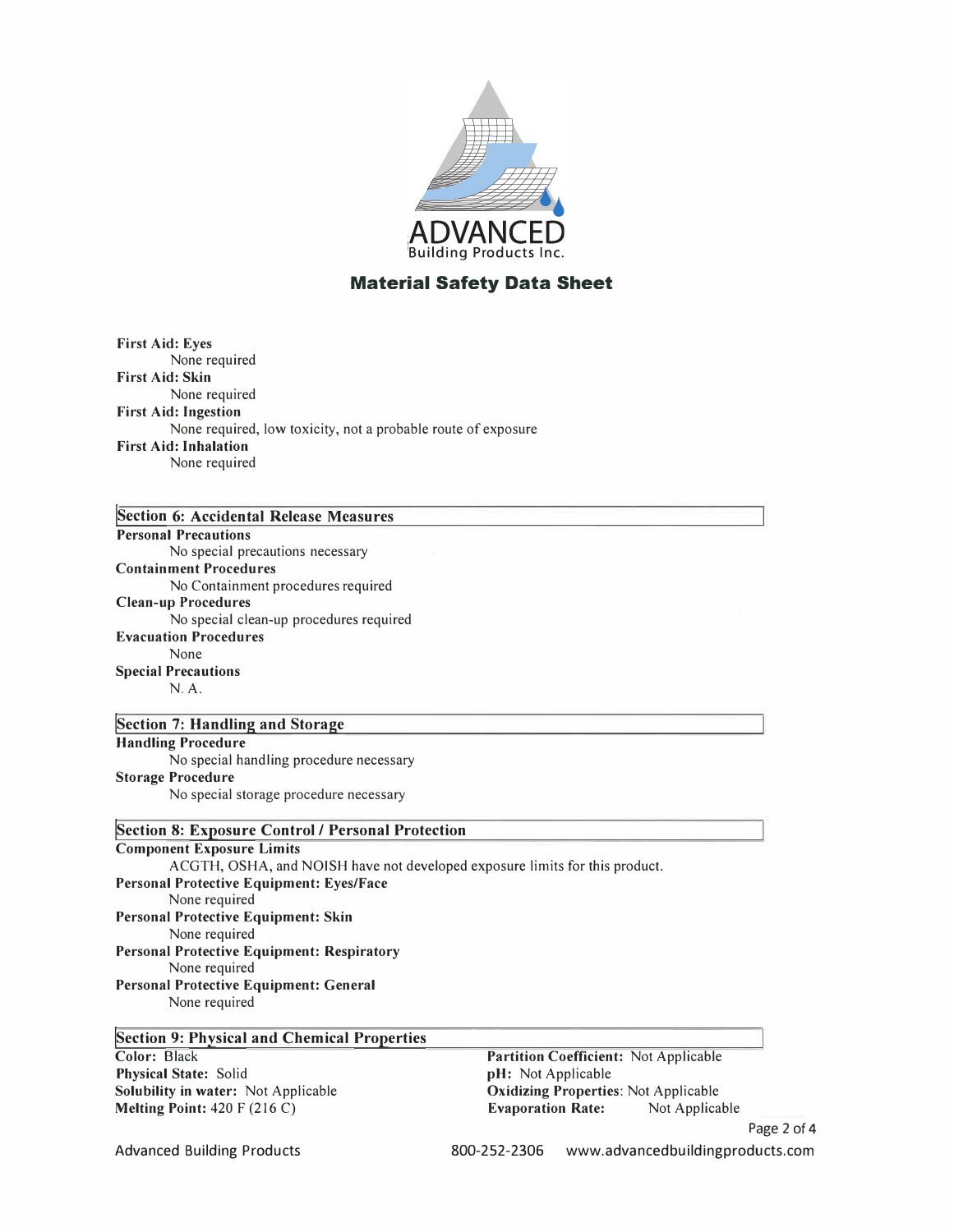

**Specific Gravity (water**  $= 1$ **): 1.13 Bulk Density (pounds/cubic foot):** 3 - 4 **Odor:** Little or none **Percent Volatiles:** Nil

**Vapor Density (Air=l):** Not Applicable **Boiling Point:** Not Applicable **Auto Ignition:** Not Available **Flash Point:** Not Available

| Section 10: Stability and Reactivity         |       |
|----------------------------------------------|-------|
| Stability:                                   | Stabl |
| <b>Incompatibility (Materials to Avoid):</b> | None  |

le Material e known See Section 4

### **!section 11: Toxicological Information**

**Hazardous Decomposition Products:** 

No information about this product is available

### **!Section 12: Ecological Information**

Aquatic Toxicity:

No ecotoxicity data are availability for this product

## **!Section 13: Disposal Considerations**

**US EPA Waste Number and Descriptions General Product Information**  None Identified **Component Waste Numbers**  No EPA waste numbers are applicable for this product's components **Disposal Instructions**  All waste must be handled in accordance with local, state and federal regulations. See **Section** 7 for Handling Procedures. See **Section 8** for Personal Protective Equipment recommendations.

| <b>Section 14: Transportation Information</b> |               |  |  |
|-----------------------------------------------|---------------|--|--|
| <b>Special Shipping Instructions:</b>         | None          |  |  |
| <b>USDOT</b> Information:                     | Not regulated |  |  |

## **!Section 15: Regulatory Information**

# **SARA 313 Information**

To the best of our knowledge, *this product contains no chemical subject* to **SARA Title** III **Section 313 supplier notification requirements.** 

### **!Section 16: Other Information**

#### **Other Information**

To the best of our knowledge, the information contained herein is accurate. However, Advanced Building Products does not assume any liability whatsoever for the accuracy or completeness of the information contained herein. Final determination of suitability of any material is the sole responsibility of the user. All materials may present unknown hazards and should be used with caution. Although certain hazards are described herein, we cannot guarantee that these are the only hazards which exist.